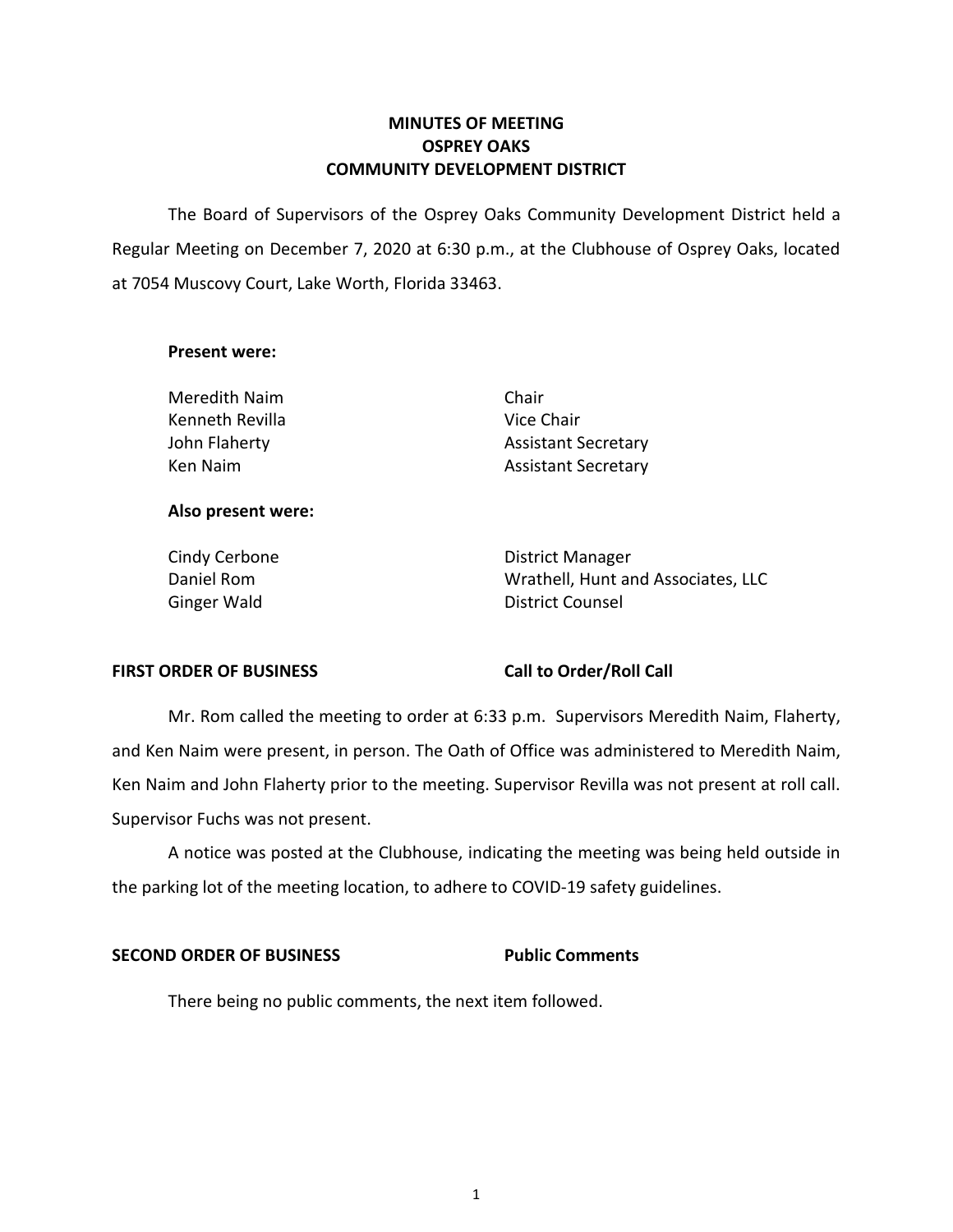**THIRD ORDER OF BUSINESS** Administration of Oath of Office to Newly  **Appointed Supervisors, John Steven**   *be provided in a separate package)*  **Flaherty [Seat 1], Ken Naim [Seat 2] and Meredith Naim [Seat 5]** *(the following will* 

This item was addressed during the First Order of Business.

Mr. Rom provided and briefly explained the following items:

- **A. Guide to Sunshine Amendment and Code of Ethics for Public Officers and Employees**
- **B. Membership, Obligations and Responsibilities**
- **C. Financial Disclosure Forms** 
	- **I. Form 1: Statement of Financial Interests**
	- **II. Form 1X: Amendment to Form 1, Statement of Financial Interests**
	- **III. Form 1F: Final Statement of Financial Interests**
- **D. Form 8B – Memorandum of Voting Conflict**

 **Mr. Revilla arrived at the meeting at 6:37 p.m.** 

### **FOURTH ORDER OF BUSINESS**

 **Designating a Chair, a Vice Chair, a Secretary, Assistant Secretaries, a Treasurer and an Assistant Treasurer of the District, and Providing for an Effective Date Consideration of Resolution 2021-01, Osprey Oaks Community Development** 

Mr. Rom presented Resolution 2021-01. Mr. Flaherty nominated the following slate of

officers:

| Chair                      | Meredith Naim   |
|----------------------------|-----------------|
| Vice Chair                 | Kenneth Revilla |
| Secretary                  | Craig Wrathell  |
| <b>Assistant Secretary</b> | John Flaherty   |
| <b>Assistant Secretary</b> | Jeff Fuchs      |
| <b>Assistant Secretary</b> | <b>Ken Naim</b> |
| <b>Assistant Secretary</b> | Cindy Cerbone   |
| <b>Assistant Secretary</b> | Daniel Rom      |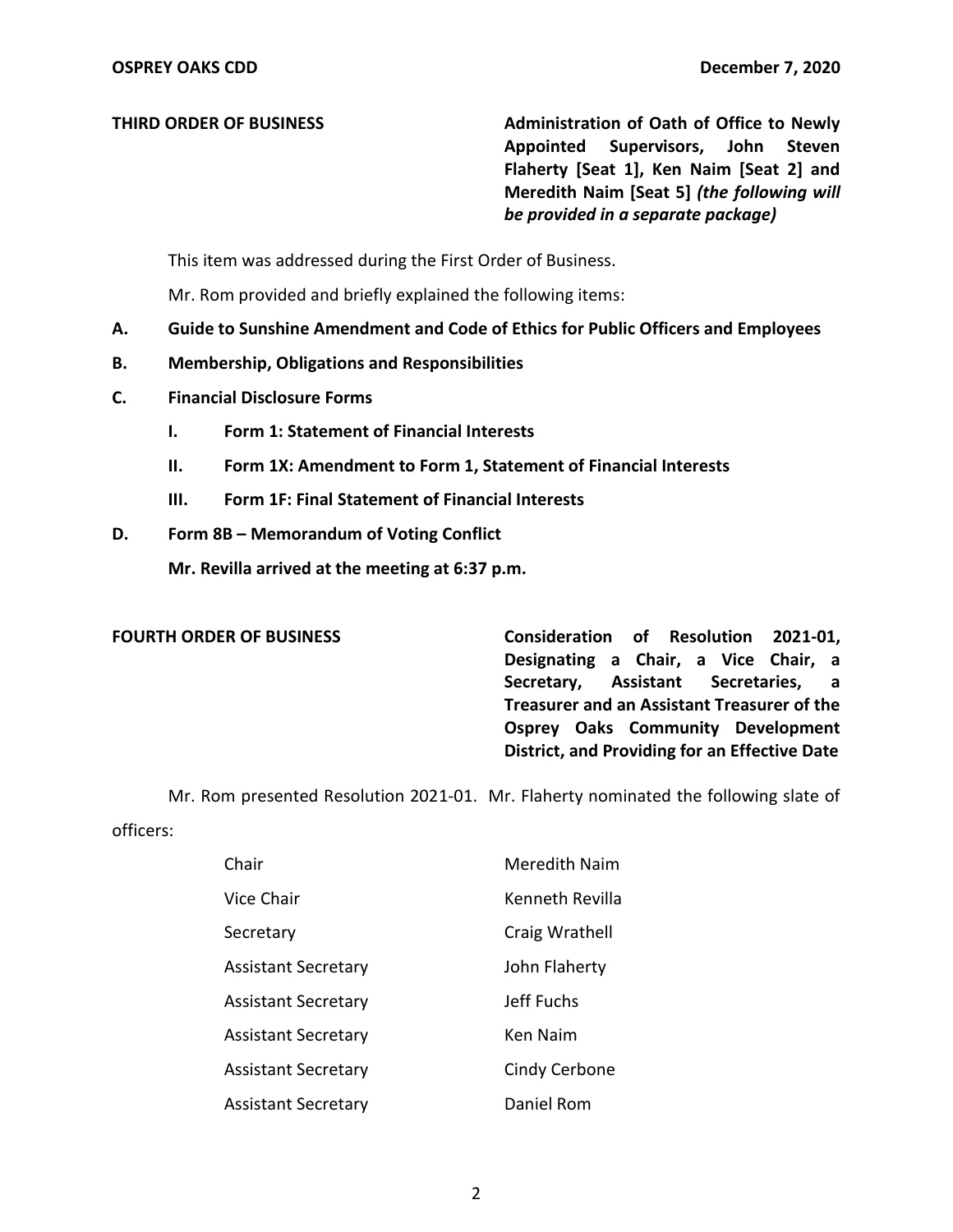Treasurer

Craig Wrathell

Assistant Treasurer

Jeff Pinder

No other nominations were made.

 **On MOTION by Mr. Flaherty and seconded by Mr. Naim, with all in favor, Resolution 2021-01, Designating a Chair, a Vice Chair, a Secretary, Assistant Secretaries, a Treasurer and an Assistant Treasurer of the Osprey Oaks Community Development District, as nominated, and Providing for an Effective Date, was adopted.** 

**FIFTH ORDER OF BUSINESS Acceptance of Unaudited Financial Statements as of October 31, 2020** 

Mr. Rom presented the Unaudited Financial Statements as of October 31, 2020.

- **A. Check Detail**
- **B. Accounts Payable Invoices**

These items were provided for informational purposes.

 **On MOTION by Ms. Naim and seconded by Mr. Flaherty, with all in favor, the Unaudited Financial Statements as of October 31, 2020, were accepted.** 

SIXTH ORDER OF BUSINESS **Approval of August 3, 2020 Telephonic Public Hearing and Regular Meeting Minutes** 

Mr. Rom presented the August 3, 2020 Telephonic Public Hearing and Regular Meeting

Minutes.

 **On MOTION by Mr. Flaherty and seconded by Ms. Naim, with all in favor, the August 3, 2020 Telephonic Public Hearing and Regular Meeting Minutes, as presented, were approved.** 

### **SEVENTH ORDER OF BUSINESS**

**Staff Reports**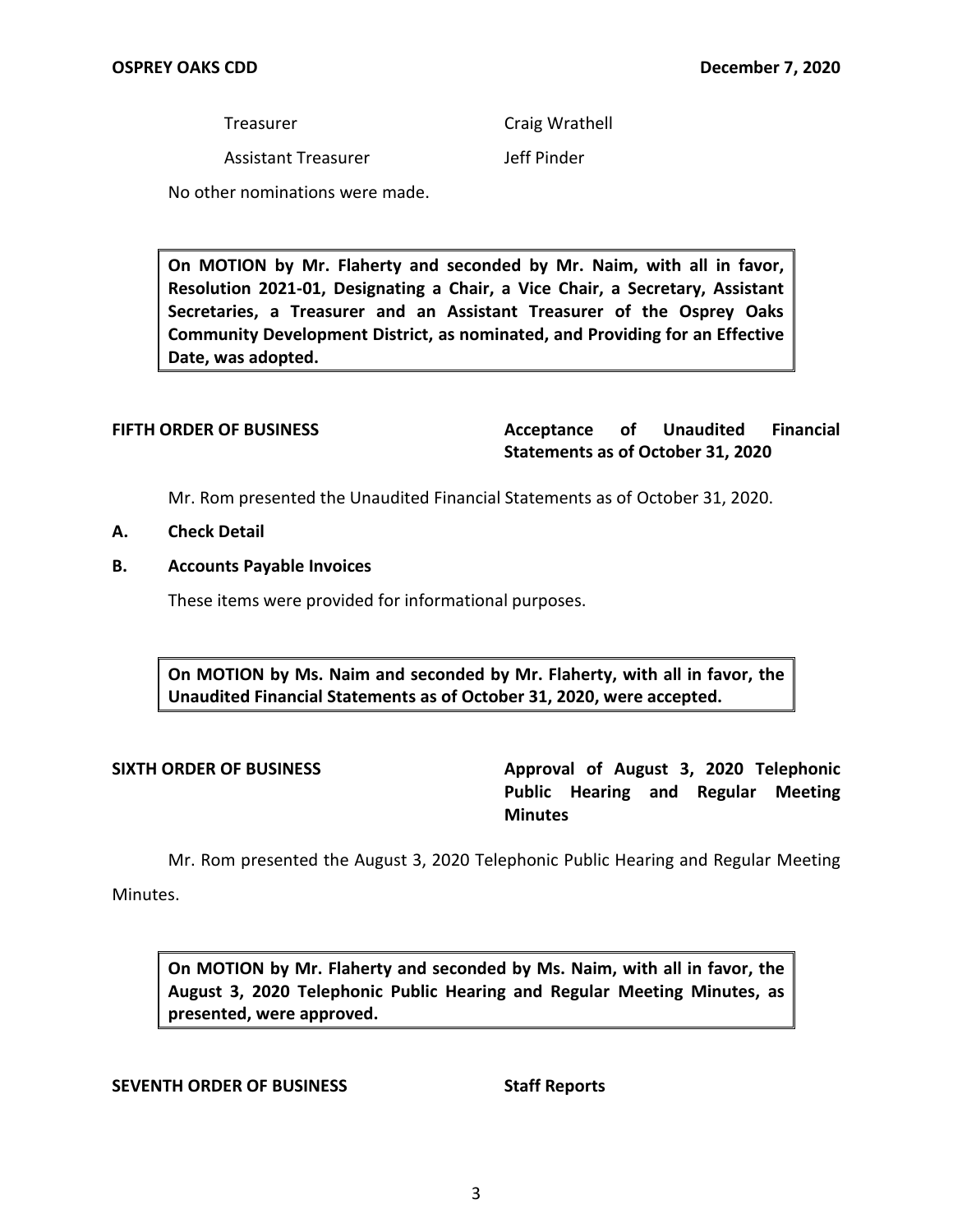### **A. District Counsel:** *Billing, Cochran, Lyles, Mauro & Ramsey, P.A.*

 Ms. Wald stated that, at the next meeting, she would present a resolution to ratify the actions of the Board and the District conducting telephonic meetings, in light of COVID-19.

## **B. District Engineer:** *Schnars Engineering Corporation*

There being no report, the next item followed.

## **C. District Manager:** *Wrathell, Hunt and Associates, LLC*

# **NEXT MEETING DATE: January 4, 2021 at 6:30 P.M.**

## o **QUORUM CHECK**

 The next meeting would be held on April 5, 2021, instead of January 4, 2021. The District targets just six meetings per fiscal year.

 The Board directed Staff to look for alternative meeting locations if the Clubhouse is not open before the next meeting and to advertise accordingly.

# **EIGHTH ORDER OF BUSINESS** Public Comments

There being no public comments, the next item followed.

# **NINTH ORDER OF BUSINESS Supervisors' Requests**

 Ms. Naim wanted assurance that any emails to her are sent to the District email address issued to her and not to her personal email.

## **TENTH ORDER OF BUSINESS Adjournment**

There being nothing further to discuss, the meeting adjourned.

 **On MOTION by Mr. Revilla and seconded by Mr. Flaherty, with all in favor, the meeting adjourned at 6:48 p.m.** 

## [SIGNATURES APPEAR ON THE FOLLOWING PAGE]